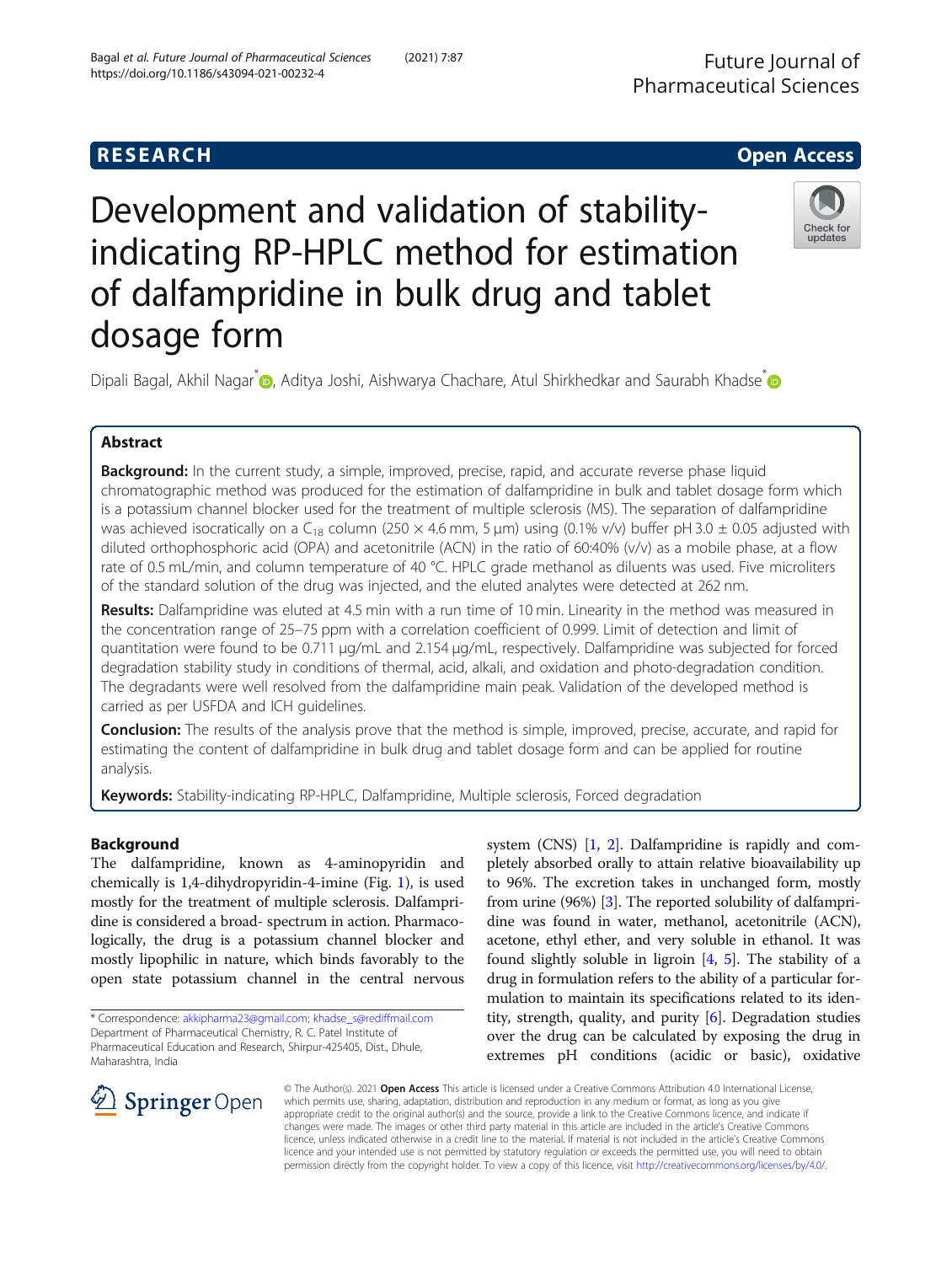<span id="page-1-0"></span>

reactions, ecstatic temperature, UV, and dry heat to an extent of 5–20% [\[7,](#page-6-0) [8\]](#page-6-0). For analysis of a drug and its substances, sensitive methods such as LC/MS and GC/MS are preferred but are expensive. The HPLC is found to be the most reliable and cost-effective [\[9,](#page-6-0) [10](#page-6-0)]. The methods reported by the use of reverse phase high-performance liquid chromatography (RP-HPLC) mostly involve the gradient mode of analysis, which makes analysis complex [[11](#page-6-0)]. Hence, the current work aims to develop an accurate, specific, stability-indicating, isocratic method for the estimation of dalfampridine in bulk and tablet form.

### Methods

### Instrumentation

Waters HPLC (Separation module 2695) chromatographic system equipped with PDA-detector 2487 Xterra  $C_{18}$  (250 × 4.6 mm, 5 µL) thermostatic column compartment connected with Empower-3 software, consisting of pump, autosampler, and auto-injector. Shimadzu-(ATX 224)-digital weighing balance, BT ultra sonicator 48, digital systronic pH meter (802), and Millipore vacuum filter pump (XI 5522050) were used for the method development. A 0.22-μm Nylon filter of Merck Millipore was used for filtration.

### Materials and reagents

The pharmaceutical grade working standards of dalfampridine were obtained as a gift from Enaltec Pharma. Research Pvt. Ltd (Ambernath, Mumbai, India). Dalfampridine tablet formulation (10 mg) was used of brand AMPYRA, marketed by Accorda Therapeutics Inc. The HPLC grade triethylamine, OPA, methanol, and ACN were procured from SD Fine Chem., Mumbai, India, for the present study. The Milli-Q water procured from Mumbai, India, was used for the analysis.

#### Chromatographic conditions

The buffer pH 3.0 and ACN in the ratio 60:40% v/v was used as a mobile phase. The flow rate was maintained at 0.5 mL/min. The column temperature was kept at  $40^{\circ}$ C, and the detection was carried out at 262 nm with an injection volume of 5 μL.

#### Preparation of the mobile phase

One milliliter of triethylamine was added to 1000 mL Milli-Q water. The pH was adjusted to  $3.0 \pm 0.05$  with OPA. The solution was filtered through a 0.45-μ membrane filter and was sonicated for 15 min to degas it. The buffer (0.1%) pH 3.0 and ACN in the ratio of 60: 40% v/v was used as a mobile phase. Dalfampridine was separated and eluted in an isocratic program.

#### Preparation of standard solution (50 ppm)

Accurately weighed 50 mg of dalfampridine as working standard was transferred to a volumetric flask of 50 mL followed by 30 mL of methanol and sonicated. The cooled solution was adjusted up to the mark with methanol. Further 5 mL solution was diluted to 100 mL with diluents.

#### Preparation of sample solution (50 ppm)

Ten intact tablets of dalfampridine were transferred into a 100-mL volumetric flask. About 70 mL of methanol was added, and the resulting solution was sonicated for 25 min with intermittent shaking, then cooled, and diluted up to the mark with methanol. The resulting solution was then allowed to settle for 15 min and then the solution was centrifuged at 5000 RPM. Further, 5 mL of the supernatant solution was diluted to 100 mL with diluents and filtered through a 0.45-μ Nylon membrane syringe filter or equivalent.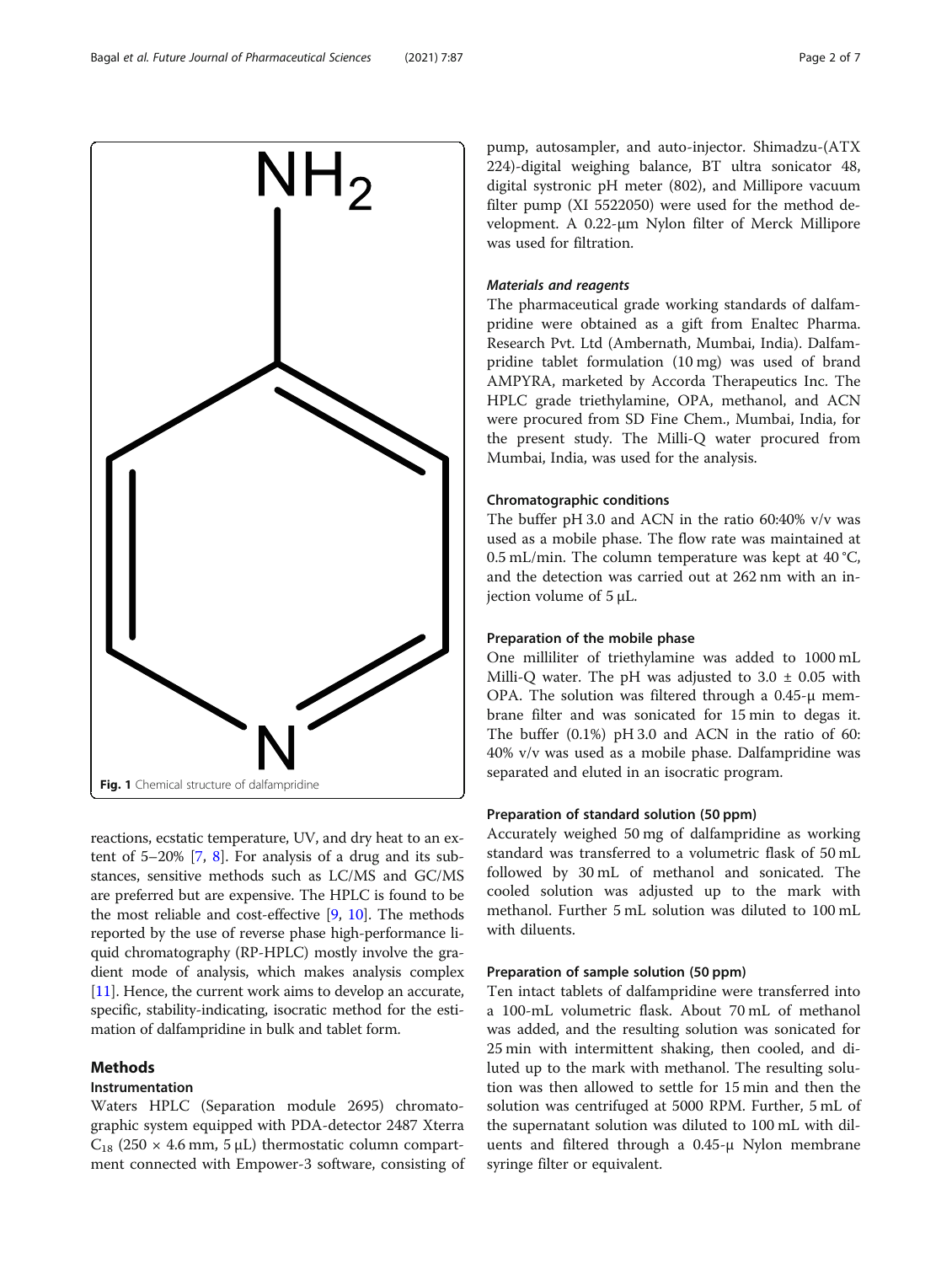# Forced degradation study

Forced degradation studies were carried out on dalfampridine under several conditions as per ICH guidelines Q1A(R2) and Q1 B.

#### Photolytic degradation

Photolytic degradation was performed by amusing samples under UV and white light for 1.2 million lux hours in a Petri plate for 7 days. The previously exposed sample (10 tablets) was weighed and diluted with methanol to 100 mL after sonication. Supernatant 5 mL solution was diluted to 100 mL with diluent.

#### Thermal degradation

The thermal stability of the drugs was calculated by keeping the sample in an oven at about 70 °C for 24 h. About 5 mL of this stressed solution was diluted with diluent.

#### Acid degradation

Degradation under acidic condition was calculated by treating the stock solution with 5 mL of 5N HCl and refluxed at 60 °C for 2 h. The diluent is used for the dilution of the resulting solution.

#### Alkali degradation

Under alkaline conditions, degradation was studied by refluxing standard solution with 5 mL of 5N NaOH and refluxed at 60 °C for 2 h. The diluent is used for the dilution of the resulting solution.

#### Peroxide degradation

The standard solution was subjected to oxidative degradation by refluxing with 5 mL of 30% v/v hydrogen peroxide  $(H_2O_2)$  solution at 60 °C for 2 h and then treated with diluent.

The chromatogram was studied according to the area of peak of drug and appearance of another/secondary peaks. Any change in area and appearance of secondary peaks will be considered as degradation.

#### Method validation

The developed method was validated as per ICH Q2 (R1) and USFDA guidelines. The method was validated for the parameters such as linearity and range, specificity, accuracy, precision, robustness, ruggedness, limit of detection (LOD), and limit of quantitation (LOQ). The specificity was determined by injecting samples of blank, placebo (except dalfampridine), standard solution, and sample solution from the formulation.

#### Stability-indicating tests

According to the force degradation experiments and chromatographic analysis, it was concluded that dalfampridine resulted into minimal degradation in conditions such as acid (SF-2), base (SF-3), and peroxide (SF-4) and thermal and photolytic degrading conditions in the range of 1–8%. The higher degradation was found in base degrading condition up to 8.6%, and only one degradation product was found in peroxide degrading condition, which was eluted at a retention time  $(R_T)$  of 4.9 min. The control sample (SF-1), i.e., the sample of unstressed condition, was also employed for analysis, which was used for comparison with results of forced degradation. The results of force degradation are tabulated in Table [6](#page-5-0).

# Results

### Method development and optimization of chromatographic conditions

To achieve satisfactory separation of dalfampridine, different buffer at various pH conditions and solvents of different proportions were tested as binary and tertiary eluents. However, the buffer was adjusted at pH 3.0 with dilute OPA and ACN to achieve good satisfactory results at a flow rate of 0.5 mL/min measured at a detection of 262 nm. The optimized chromatogram and optimized conditions are mentioned in Fig. 2 and Table [1](#page-3-0), respectively.

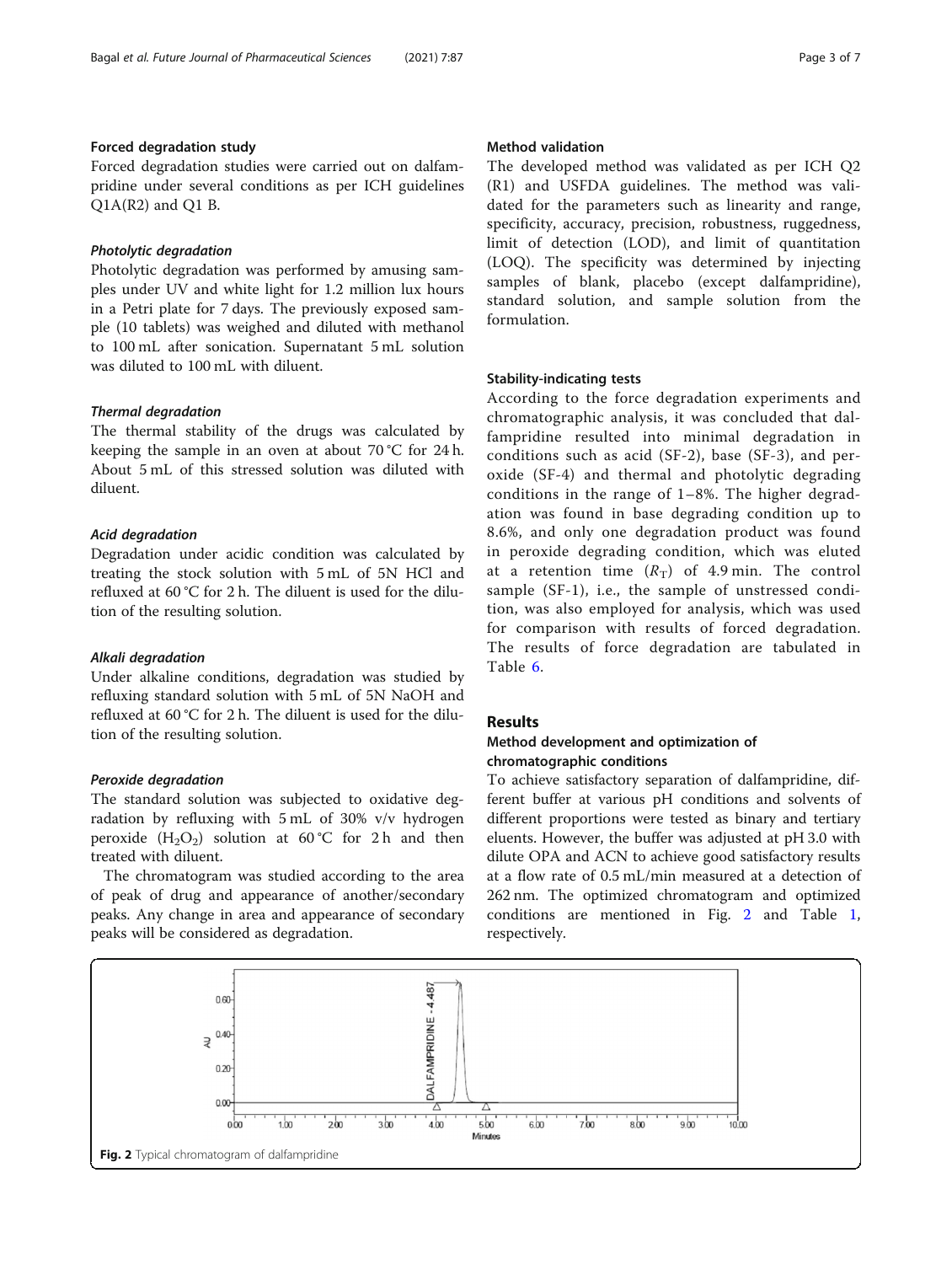<span id="page-3-0"></span>Table 1 Optimized chromatographic conditions

| Column             | Waters XTerra® RP 18 5 µm 4.6 $\times$ 250 mm |
|--------------------|-----------------------------------------------|
| Flow rate          | $0.5$ mL/min                                  |
| Injection volume   | $5 \mu L$                                     |
| Wavelength         | 262 nm                                        |
| Column temp        | 40 $^{\circ}$ C                               |
| Autosampler temp   | 25 °C                                         |
| Run time           | $10.0$ min                                    |
| Retention time     | $4.4$ min                                     |
| Mobile phase       | Buffer pH 3.0: acetonitrile (60:40)           |
| Theoretical plates | 6510                                          |
| Tailing factor     | 1.1                                           |

#### System suitability results

The system suitability parameters such as retention time, tailing factor, and theoretical plates for optimized standard mixture chromatogram are tabulated in Table 2.

#### Method validation

#### Linearity

The linearity sample preparation was carried out 4 to 15 ppm (ST-1). The calibration curve (Fig. 3) was plotted with a concentration of standard solutions against mean peak areas.

#### Range

It is derived from linearity. The range was evaluated by measuring different concentrations of standard solutions to dalfampridine, i.e., 25 to 75 ppm (50 to150%) as shown in ST-2.

#### **Specificity**

The standard and sample solution peaks were found at  $R<sub>T</sub>$  4.5 min within system suitability test acceptance criteria as presented in SF-5. As per degradation studies, the interference with degradants was nil, and the purity angle for the sample solution is less than the purity

| Table 2 Results for system suitability |  |  |
|----------------------------------------|--|--|
|----------------------------------------|--|--|



threshold which indicates the peak is pure. Hence, the results of specificity of the developed method were found to be in acceptance criteria. The results are presented in ST-3.

#### Accuracy (% Recovery)

The recovery studies show the accuracy in the proposed method; the known amount of pure drug concentrations was spiked in placebo at three different levels, i.e., 50%, 100%, and 150%, and the study was carried out in triplicates for each level. Accuracy was calculated in terms of the percentage of recovery. The results are tabulated in Table [3.](#page-4-0)

#### Precision

System precision, method precision, and intermediate precision are the three levels for evaluation. Each level was investigated by six replicate injections of concentration 50 ppm (100%) of dalfampridine. The results of precision were expressed in terms of % assay and RSD and are tabulated in ST-4.

#### Robustness

The robustness was believed to be unaffected when small, deliberate changes like flow change, buffer pH change, wavelength change, and column temperature were performed at 100% test (50 ppm) concentration.

| Sr. no.        | <b>Parameters</b>                  | <b>Results</b> | Acceptance criteria     |
|----------------|------------------------------------|----------------|-------------------------|
|                | Peak area (6 replicate injections) | Area           |                         |
|                |                                    | 5325966        |                         |
|                | 2                                  | 5351414        |                         |
|                | 3                                  | 5329388        |                         |
|                | $\overline{4}$                     | 5320723        |                         |
|                | 5                                  | 5303219        |                         |
|                | 6                                  | 5336522        |                         |
|                | Mean peak area                     | 5327872        |                         |
|                | RSD, relative standard deviation   | 0.3%           | RSD must be less than 2 |
| $\overline{2}$ | Retention time                     | 4.5 min        | Must be more than 2 min |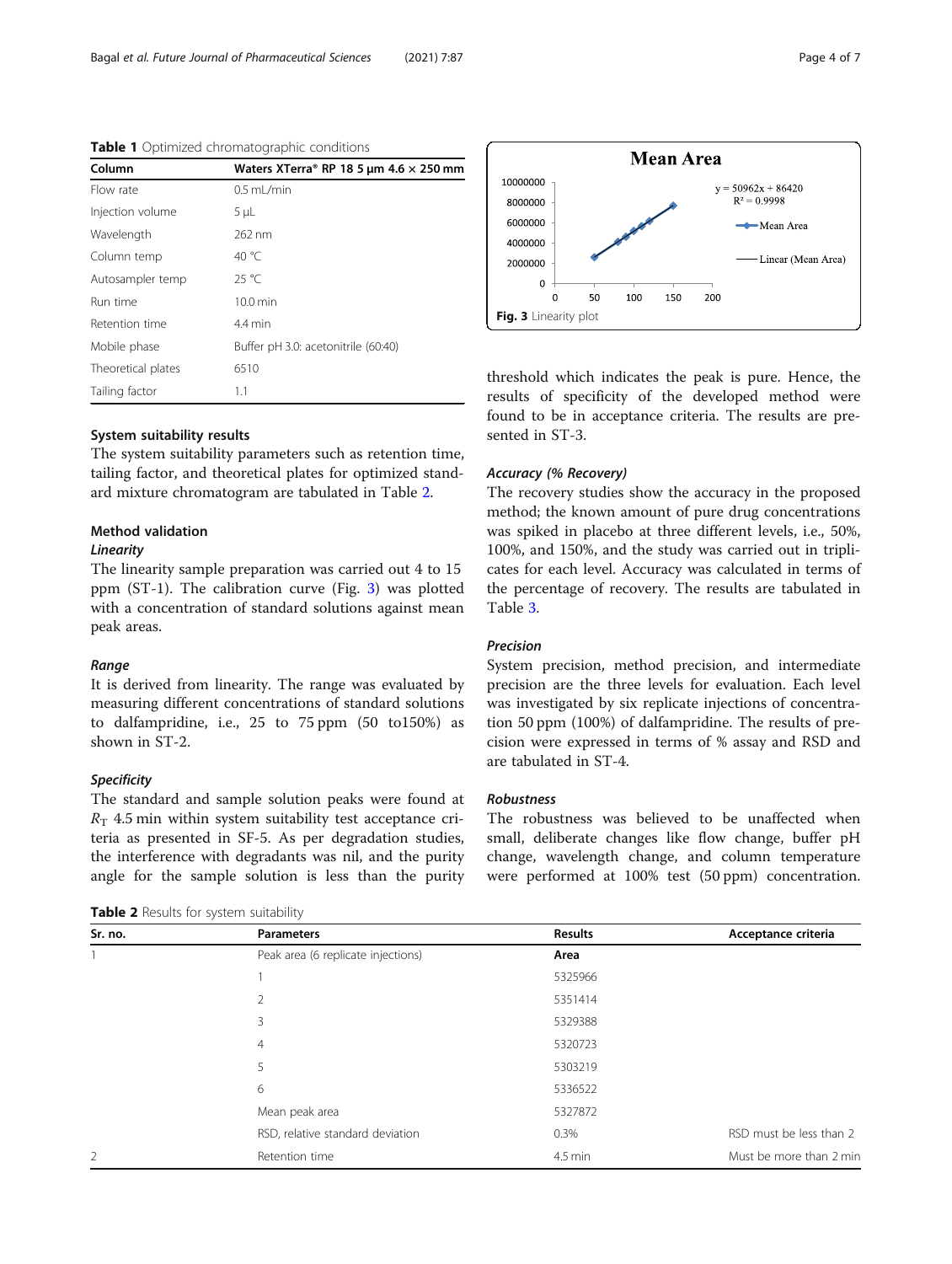<span id="page-4-0"></span>

|  |  |  | Table 3 Result of accuracy |
|--|--|--|----------------------------|
|--|--|--|----------------------------|

| Level (%)     | Theoretical concentration (µg/mL) | % Recovery | Mean recovery (%) |
|---------------|-----------------------------------|------------|-------------------|
| 50            | 25.006                            | 98.5       | 98.4              |
|               | 25.006                            | 98.2       |                   |
|               | 25.006                            | 98.6       |                   |
| 100           | 49.615                            | 98.9       | 99.1              |
|               | 49.615                            | 99.4       |                   |
|               | 49.615                            | 99.1       |                   |
| 150           | 74.720                            | 98.1       | 98.6              |
|               | 74.720                            | 99.2       |                   |
|               | 74.720                            | 98.5       |                   |
| Mean recovery |                                   |            | 98.7              |
| <b>RSD</b>    |                                   |            | 0.37 %            |

The  $R_T$  for the control sample was found at 4.9 min. Then,  $R_T$  was shifted when the flow rate was changed and found at 6.2 min and 4.1 min at a flow rate of 0.4 and 0.6 mL/min, respectively. The results are summarized in Table 4.

#### Ruggedness

The ruggedness was carried out by injecting 6 replicate injections of dalfampridine sample solution of conc. 50 ppm, i.e., 100% strength. The analysis was carried out by using two different analysts; hence, the analysis was carried out twice on a system. The results after the test were found within limits, and %RSD was found to be less than 2. The results of ruggedness are tabulated in Table [5.](#page-5-0)

#### Limit of detection and limit of quantitation

Table 4 Result of robustness

It was calculated by applying the formula given for LOD and LOQ.

| Formula : $\text{LOD} = 3.3 \times \text{SD/slope}$ |
|-----------------------------------------------------|
| $\text{LOQ} = 10 \times \text{SD/slope}$            |
|                                                     |

The values for LOD and LOQ after calculation were found to be 0.711 μg/mL and 2.154 μg/mL, respectively.

#### **Discussion**

Few methods like UV [[12](#page-6-0)–[14\]](#page-6-0) spectroscopy and RP-HPLC [[15](#page-6-0)–[19](#page-6-0)] were reported for the estimation of dalfampridine. In the present method, dalfampridine was eluted at 4.5 min with a run time of 10 min. The present method was developed using 0.1% buffer at pH 3.0 ± 0.05 adjusted with diluted OPA and ACN in the ratio of 60:40% v/v. The method was developed with the minimum or reduced amount of organic solvents as the mobile phase which results in a more sensitive and cost-effective method. The analytical methods like stability-indicating RP-HPLC are responsible for idiosyncrasy between active pharmaceutical ingredients from any degradation products

| <b>Parameters</b>                            | <b>Values</b>  | Retention<br>time | <b>Tailing</b><br>factor | <b>Theoretical</b><br>plates | <b>RSD</b> of standard<br>area $(%)$ | % Assay | Absolute<br>difference |
|----------------------------------------------|----------------|-------------------|--------------------------|------------------------------|--------------------------------------|---------|------------------------|
| Control                                      | As per method  | 4.990             | 1.20                     | 6760                         | 0.16                                 | 100.5   |                        |
| Flow rate $(\pm 0.1 \text{ mL/min})$         | $0.4$ mL/min   | 6.201             | 1.18                     | 7371                         | 0.22                                 | 100.5   | 0.0                    |
|                                              | $0.6$ ml /min  | 4.153             | 1.20                     | 5922                         | 0.26                                 | 100.2   | 0.3                    |
| Change in wavelength<br>$(\pm 5 \text{ nm})$ | 257 nm         | 4.967             | 1.21                     | 6608                         | 0.34                                 | 100.5   | 0.0                    |
|                                              | 267 nm         | 4.967             | 1.21                     | 6656                         | 0.14                                 | 98.9    | 1.6                    |
| Buffer pH $(\pm 0.2 \text{ unit})$           | $pH - 2.98$    | 4.912             | 1.20                     | 6230                         | 0.25                                 | 98.7    | 1.8                    |
|                                              | $pH - 3.02$    | 4.922             | 1.0                      | 5998                         | 0.68                                 | 98.6    | 1.9                    |
| Column temperature $(\pm 5^{\circ}C)$        | $35^{\circ}$ C | 4.962             | 1.20                     | 6522                         | 0.57                                 | 99.6    | 0.9                    |
|                                              | 45 $°C$        | 3.781             | 1.20                     | 6759                         | 0.39                                 | 99.7    | 0.8                    |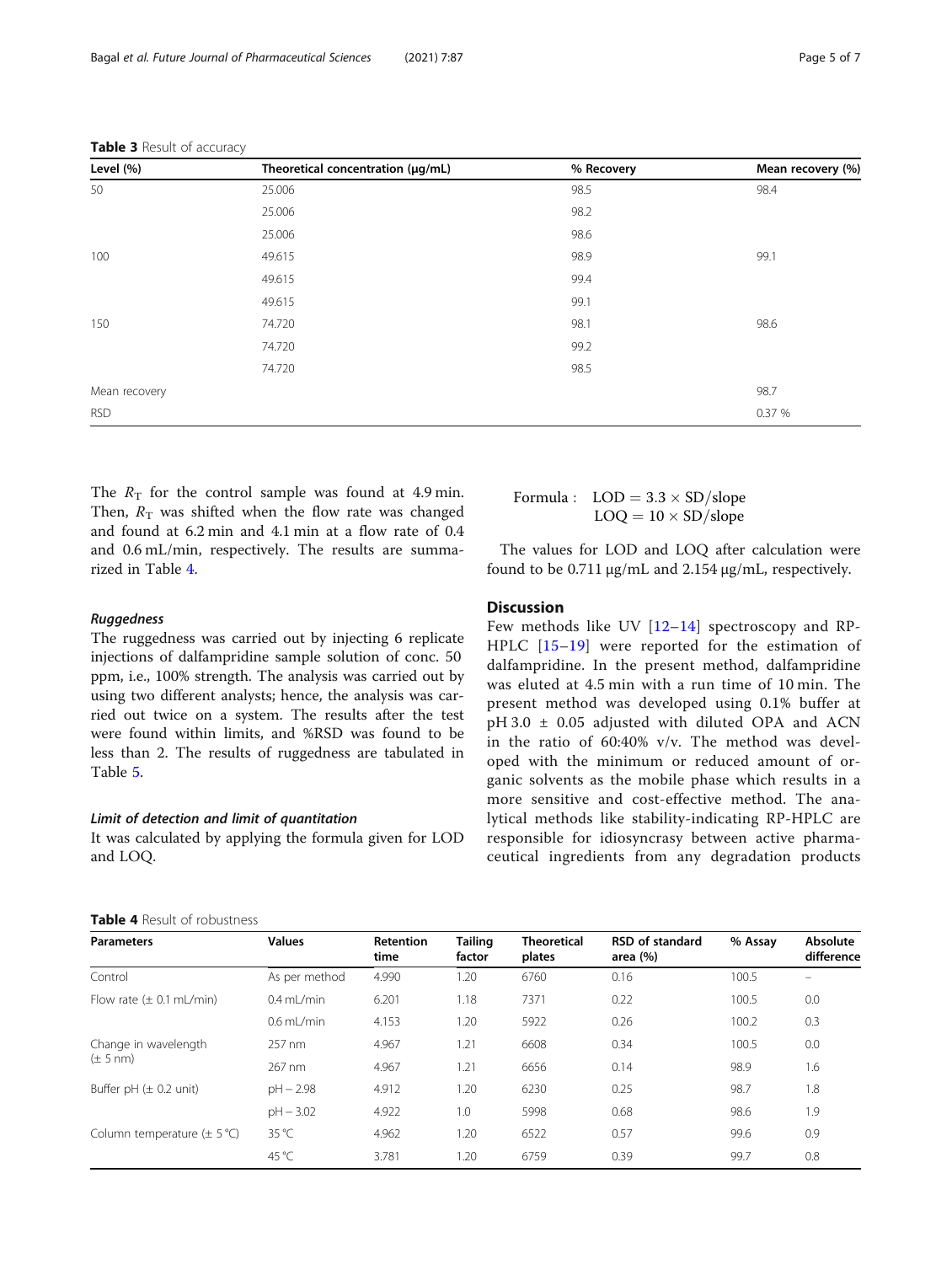#### <span id="page-5-0"></span>Table 5 Result of ruggedness

| Sr. no.                   | % Assay results<br>from analyst I | % Assay results<br>from analyst II |
|---------------------------|-----------------------------------|------------------------------------|
|                           | 99.8                              | 100.1                              |
| $\overline{2}$            | 98.1                              | 98.7                               |
| 3                         | 99.6                              | 99.9                               |
| $\overline{4}$            | 98.1                              | 98.4                               |
| .5                        | 99.0                              | 99.5                               |
| 6                         | 98.0                              | 98.9                               |
| Mean                      | 98.9                              | 99.2                               |
| RSD of all determinations | 0.65%                             | 0.55%                              |

formed under given conditions. These are the methods where the effect of stressors like pH, temperature, and other conditions helps in understanding the stability of the drug during storage conditions and analysis; the results are summarized in Table 6.

#### Analysis of marketed sample

The method is applicable for the analysis of dalfampridine in marketed tablet dosage forms of 10 mg. The percentage assay results were found to be 98.3% and the amount found was up to 9.83 mg. The results are summarized in Table 7.

#### Conclusion

An accurate, precise, specific, stability-indicating, isocratic RP-HPLC method was developed for the estimation of dalfampridine in bulk and tablet dosage form. The compound was evaluated by forced degradation pertaining to several stress conditions, where the developed method separates the compound and degradants successfully and estimated the active

#### Table 6 Forced degradation results

| <b>Conditions</b>                                     | $\%$<br>Assay | Degradation<br>achieved | Purity<br>angle | Purity<br>threshold |
|-------------------------------------------------------|---------------|-------------------------|-----------------|---------------------|
| Control                                               | 97.1          |                         | 0.198           | 0.262               |
| Acid degradation (5N HCl)                             | 91.0          | 6.1                     | 0.185           | 0.259               |
| Base degradation (5N NaOH)                            | 88.5          | 8.6                     | 0.201           | 0.262               |
| Peroxide degradation (30%<br>$H_2O_2$                 | 90.9          | 6.2                     | 0.690           | 0.243               |
| Thermal degradation                                   | 96.0          | 1.1                     | 0.201           | 0.264               |
| Control                                               | 102.8         |                         | 0.584           | 0.254               |
| Photolytic (open Perti plate)                         | 95.5          | 7.3                     | 0.607           | 0.252               |
| Photolytic (close Petri plate)                        | 97.7          | 5.1                     | 0.620           | 0.256               |
| Photolytic (close Petri plate)<br>with aluminum foil) | 100.3         | 2.5                     | 0.610           | 0.253               |

Table 7 Result of the assay by the proposed method

| <b>Parameters</b> | <b>Results</b> |
|-------------------|----------------|
| Standard area     | 5325966        |
|                   | 5351414        |
|                   | 5329388        |
|                   | 5320723        |
|                   | 5303219        |
|                   | 5336522        |
| Mean area         | 5327872        |
| Sample area       | 5184762        |
| Amount found      | 9.83 mg        |
| % Assay           | 98.3%          |

contents. The method was successfully validated according to USFDA guidelines for all the parameters which were found within acceptance criteria. The developed method may be useful for routine analysis of dalfampridine tablets or for assay of dalfampridine tablets from stability batches.

#### Abbreviations

RP-HPLC: Reverse phase high-performance liquid chromatography; ACN: Acetonitrile; CNS: Central nervous system; OPA: Orthophosphoric acid; Conc.: Concentration;  $R_T$ : Retention time; RSD: Relative standard deviation; SST: System suitability test; FD: Forced degradation; LOD: Limit of detection; LOQ: Limit of quantitation

#### Supplementary Information

The online version contains supplementary material available at [https://doi.](https://doi.org/10.1186/s43094-021-00232-4) [org/10.1186/s43094-021-00232-4.](https://doi.org/10.1186/s43094-021-00232-4)

Additional file1: Supplementary data of Control Sample, acid degradation, Base degradation, peroxide degradation and sample preparation under specificity are mentioned as figures indicating SF-1 to 5. Supplementary data of results of linearity, results of specificity and results of Precision are mentioned as Table indicating ST-1 to 3.

#### Acknowledgements

We are thankful to Enaltec Pharma Research Pvt. Ltd, Ambernath, Mumbai, India, for providing the sample and helping in conducting this research. We are also thankful to Principal, R C Patel Institute of Pharmaceutical Education and Research, Shirpur, Maharashtra, for encouragement.

#### Authors' contributions

DB, AJ, and AC contributed equally for preceding this research. Concept and guidance were from AS, and the final manuscript was prepared and checked by AN and SK. We declare that all authors have read and approved the manuscript before submission.

#### Funding

Not applicable

#### Availability of data and materials

The data for verification is provided with a Supplementary file and the rest of the data, if required, will be available upon request.

#### Declarations

Ethics approval and consent to participate Not applicable